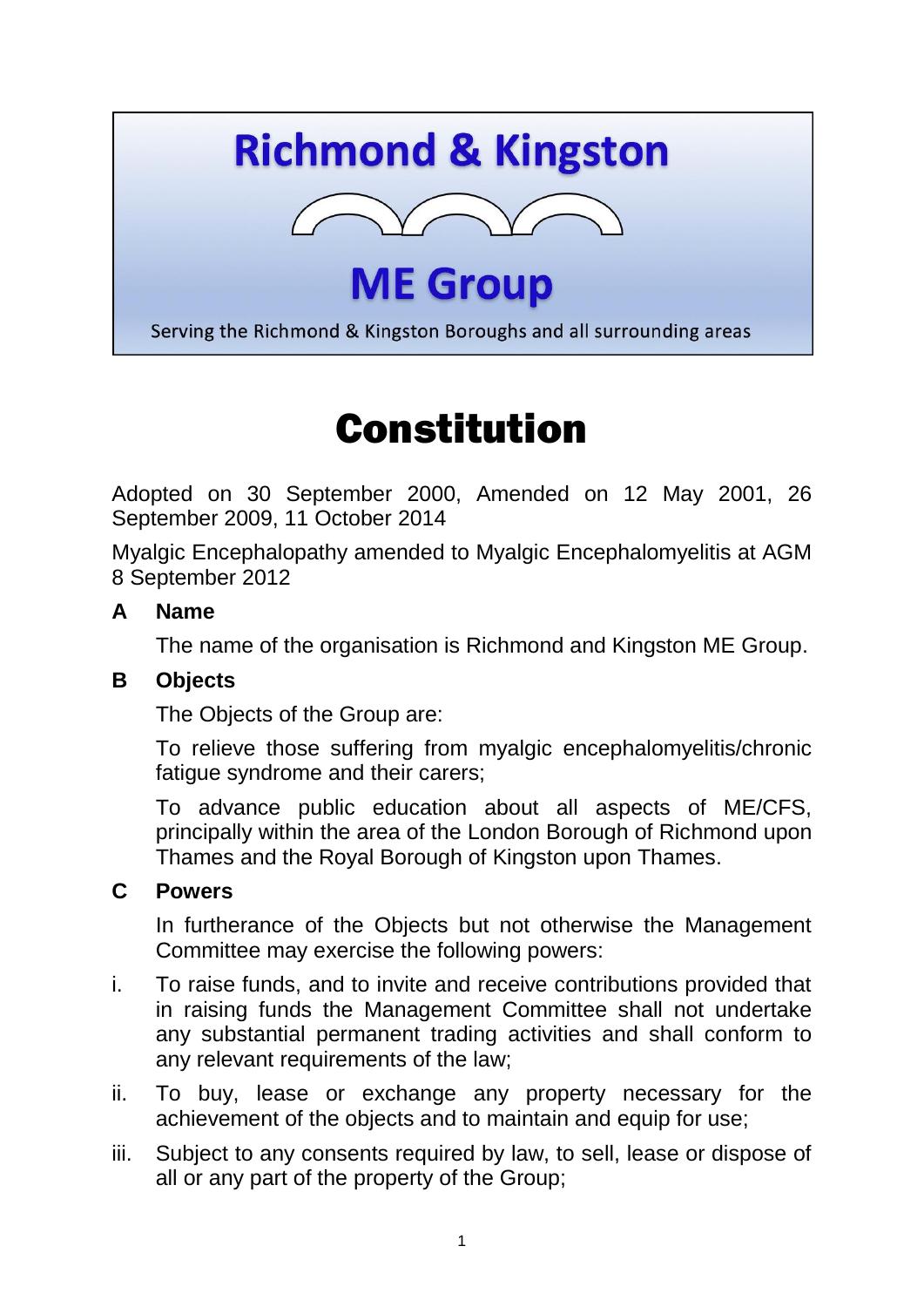- iv. To employ such staff (who shall not be members of the Management Committee) as are necessary for the proper pursuit of the objects and to make all reasonable and necessary provision for the payment of pensions and superannuation for staff and their dependents;
- v. To cooperate and affiliate with other charities, voluntary bodies and statutory authorities operating in furtherance of the objects or of similar charitable purposes and to exchange information and advice with them;
- vi. To appoint and constitute such advisory committees as the Management Committee may think fit;
- vii. To do all such lawful things as are necessary for the achievement of the objects.

#### **D Membership**

i. Membership of the Group shall be open to any person who is interested in furthering the objects of the Group; however, only those over the age of 18 shall be eligible for election to the Management Committee.

#### **E Management Committee**

- i. At the Annual General Meeting of the Group the members shall elect from amongst themselves a minimum of 3 and maximum of 15 Management Committee members, who shall hold office from the conclusion of that meeting;
- ii. The Management Committee shall elect from amongst themselves a Chairperson, Secretary, Treasurer and/or such other officers as they decide are necessary for the proper functioning of the group;
- iii. All the members of the Management Committee shall retire from office together at the end of the Annual General Meeting next after the date on which they came into office, but they may be re-elected or reappointed;
- iv. A member of the Management Committee shall cease to hold office if he or she notifies the Management Committee they wish to resign (but only if at least three members of the committee will remain in office when the notice of resignation is to take effect) or may be removed by General Meeting on a two-thirds majority vote.

#### **F Management Committee Members Not To Be Personally Interested**

i. No members of the Management Committee shall acquire any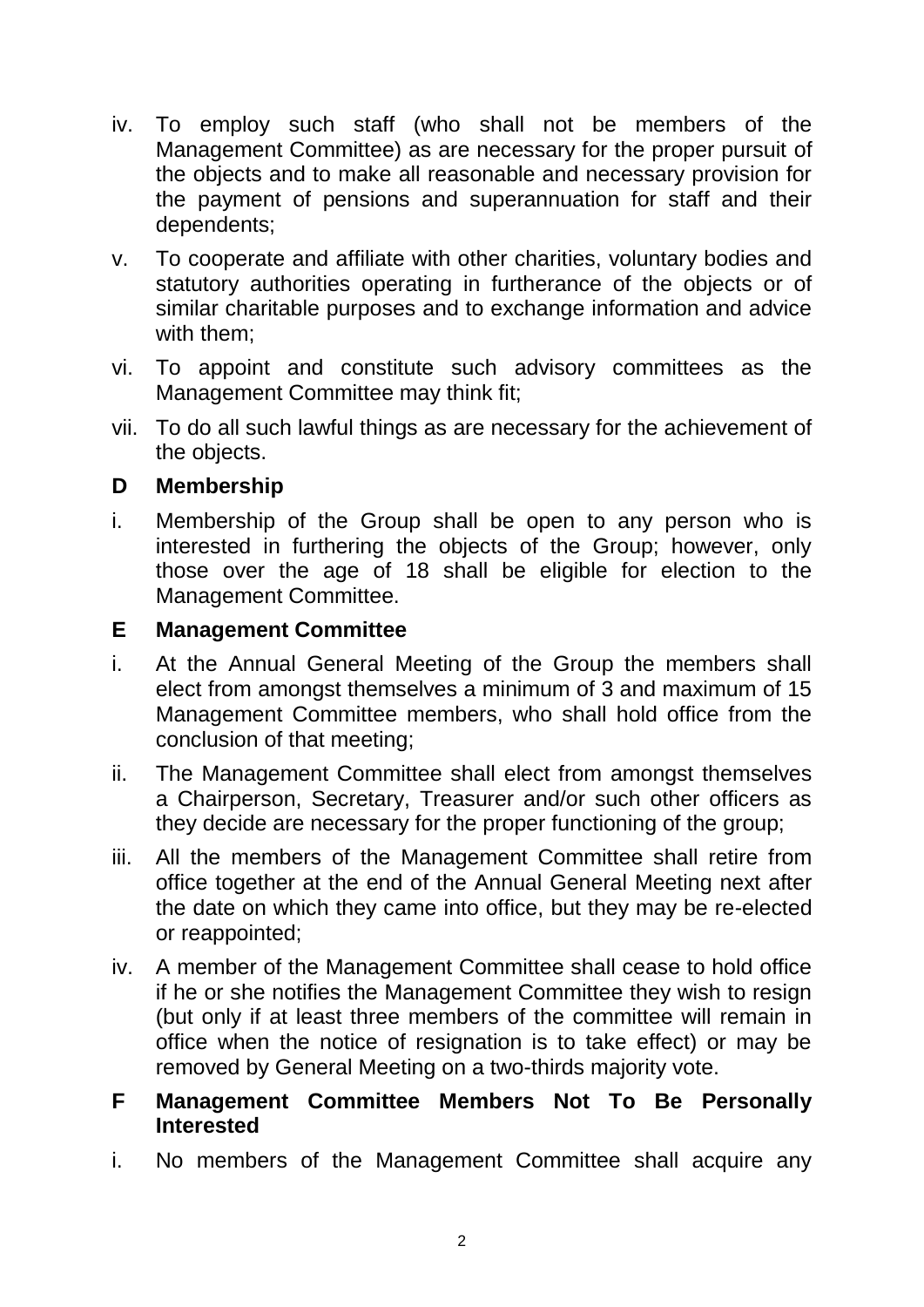interest in property, leases or contracts belonging to or entered into by the Group (otherwise than as a trustee for the Group) or receive remuneration apart from valid out of pocket expenses, which shall be agreed and recorded by the Management Committee. However, if a member of the Management Committee has a trade or skill that could be used to benefit the Group, they may be asked to submit estimates for specific work, when this work is discussed, they shall retire from the discussion and take no part in the decision making process on this matter.

#### **G Meetings and Proceedings of the Management Committee**

- i. The Management Committee shall hold at least four meetings each year;
- ii. The members of the Management Committee present shall choose one of their number to be Chairperson of the meeting;
- iii. There shall be a quorum when at least three members of the Management Committee are present at the meeting;
- iv. Every matter shall be determined by a majority of votes of the members present and voting on the question, but in the case of equality of votes the Chairperson of the meeting shall have a second or casting vote;
- v. Minutes shall be taken of all the meetings of the Management Committee, and they shall be available to all members of the committee;
- vi. A meeting may be held by suitable electronic means agreed by the Management Committee in which each participant may communicate with all the other participants;
- vii. The committee may co-opt up to four of its members. Co-opted members are full Management Committee members and so have a vote and form part of the quorum for the meeting;
- viii. The Management Committee may from time to time make and alter rules for the conduct of their business. No rule may be made which is inconsistent with this constitution.

#### **H Accounts**

i. Proper records of accounts shall be kept and accounts shall be prepared annually and examined by an independent examiner appointed by the Annual General Meeting. The funds of the Group, including all donations, contributions, bequests, loans and grants shall be paid into a bank account in the name of the organisation. Cheques shall be signed by any two of those authorised by the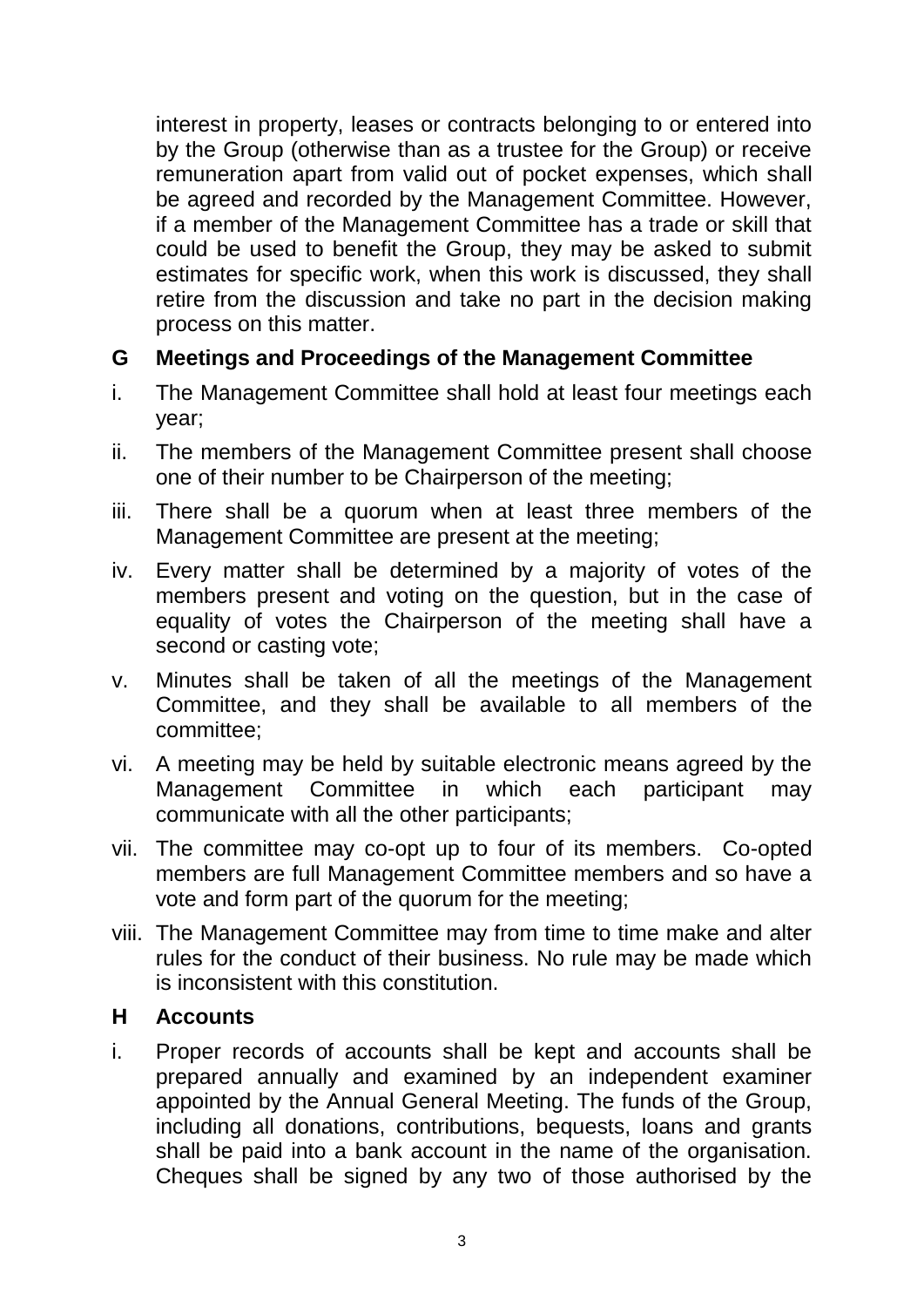Management Committee to sign on the account.

### **I General Meetings**

- i. The quorum for a General Meeting shall be 5 members or 10% of the membership, whichever is greater.
- ii. Each member has one vote.

# **J Annual General Meetings**

- i. There shall be an Annual General Meeting of the Group which shall be held in the month of May in each year or as soon as practicable thereafter, at which the committee or officers shall report on their work, present a statement of accounts and resign;
- ii. The Secretary shall give at least 21 days' notice of the Annual General Meeting to all the members of the Group. All the members of the Group shall be entitled to attend and vote at the meeting;
- iii. Nominations for election to the Management Committee can be made in writing to the Secretary of the Group or verbally at the Annual General Meeting;
- iv. The Annual General Meeting shall elect a committee for the coming year and vote on recommendations and any amendments to the constitution.

# **K Extraordinary General Meeting**

i. The Management Committee may call an extraordinary general meeting of the Group at any time. If at least ten members request such a meeting in writing stating the business to be considered the Secretary shall call such a meeting. The Secretary shall arrange for the meeting to take place within 21 days, and a note of the business to be discussed must be distributed.

# **L Alterations to the Constitution**

i. The constitution may be altered by a resolution passed by not less than two-thirds of the members present and voting at a general meeting. At least 21 days' notice in writing of such a meeting shall be given by the Secretary to the members and shall include notice of the alterations proposed.

# **M Dissolution**

i. If the Management Committee decides that it is necessary or advisable to dissolve the Group it shall call a meeting of all members of the Group, of which not less than 14 days' notice (stating the proposal) shall be given. If the proposal to dissolve is confirmed by a two-thirds majority of those present and voting the